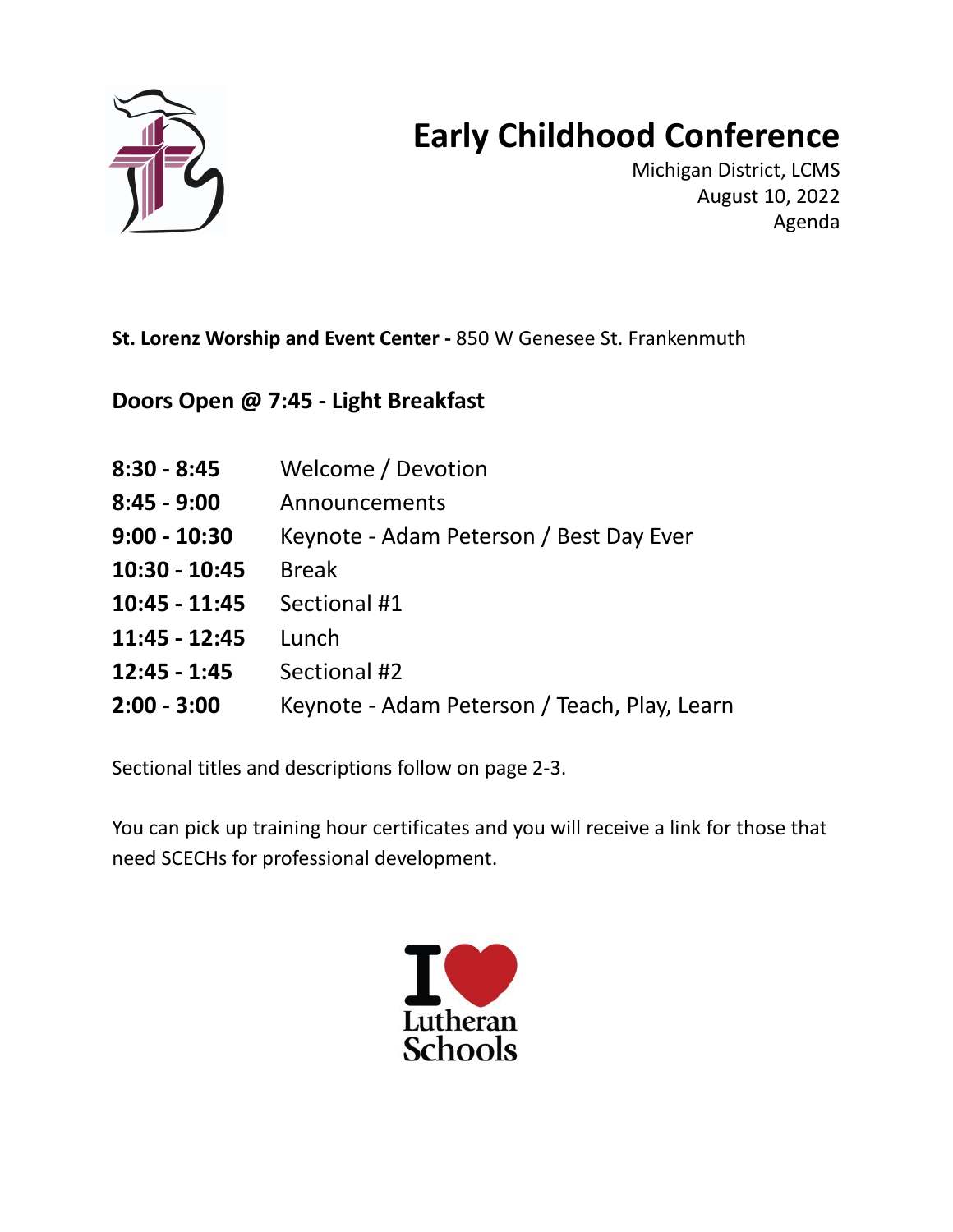## **Sectional One / 10:45 – 11:45**

| Speaker              | <b>Session Title</b>                                         | Room | Level            |
|----------------------|--------------------------------------------------------------|------|------------------|
| Joan Tietz           | Beyond the Book - Books and Beyond Using picture books       |      | <b>PS - 1st</b>  |
|                      | as inspiration for teaching art, music, math, science, and   |      |                  |
|                      | language development.                                        |      |                  |
| <b>Tiffany Young</b> | SEL - Social and Emotional Learning (SEL) encompasses a      |      | General          |
|                      | lot of relearning for both us and youth. This session will   |      |                  |
|                      | provide an overview around SEL research and frameworks       |      |                  |
|                      | while sharing specific strategies to help foster community   |      |                  |
|                      | within your spaces.                                          |      |                  |
| Scott Sommerfeld     | Worship Life / Chapel - Creative & Powerful Practices for    |      | PS - 3rd         |
| <b>Travis Grulke</b> | Early Childhood Worship. We'll also touch on ideas for       |      |                  |
|                      | connecting our early childhood families to our               |      |                  |
|                      | congregations.                                               |      |                  |
| Tammy Kelly          | STREAM 3.0 - STREAM hands-on collaboration activities        |      | PS/K             |
|                      | for a small group                                            |      |                  |
| Kelley Fehn          | Survive to Thrive - An infomational sectional that helps     |      | General          |
|                      | directors and staff utilize their gifts and thrive, not just |      |                  |
|                      | survive. Presentation is based on the book from NAEYC.       |      |                  |
| Greta Bower          | Round Table - Guided discussion focused on infant and        |      | Inf./Tod.        |
|                      | toddler related topics; bring your own questions!            |      |                  |
| Jen Welch            | Making Sense of Your World - We will explore the             |      | $Inf - PS$       |
|                      | importance of sensory play in the early years and discuss    |      |                  |
|                      | fun & safe ways to help our littles explore with their       |      |                  |
|                      | sesnses.                                                     |      |                  |
| Nicole Scaglione     | Early Education and Developmental Concerns: What to          |      | PS - 3rd         |
|                      | look for and steps to take                                   |      |                  |
| Mike Skonieczny      | Licensing - Rules and procedures update, Q and A             |      | <b>Directors</b> |
|                      | General updates and time for questions and answers.          |      |                  |